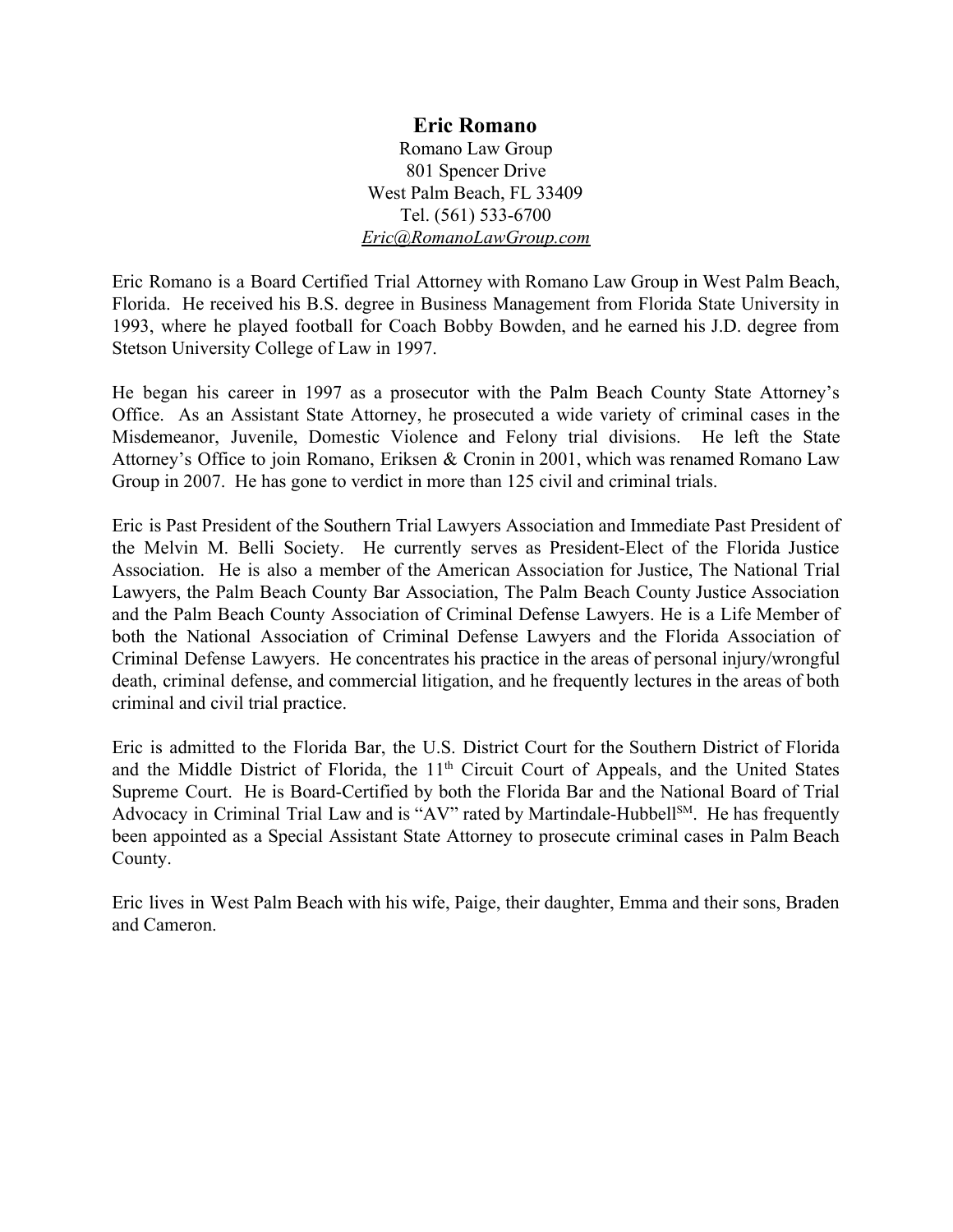#### **Education**

- 1993 **Florida State University** Tallahassee, Florida B.S. in Business Management
- 1995 **University of Innsbruck** Innsbruck, Austria Institute on World Legal Problems
- 1997 **Stetson University College Of Law** St. Petersburg, Florida J.D.

#### **Experience**

- Summer 1996 **The Whittemore Law Group** St. Petersburg, Florida Law clerk working on general civil litigation matters, focusing on the representation of plaintiffs in personal injury and wrongful death cases
- Fall 1996 **State Attorney's Office 6th Judicial Circuit** St. Petersburg, Florida Certified Legal Intern, handling misdemeanor criminal cases under the supervision of Assistant State Attorneys
- August 1997 **State Attorney's Office 15th Judicial Circuit** December 2000 West Palm Beach, Florida Assistant State Attorney handling the prosecution of a wide variety of criminal cases, including juvenile, misdemeanor and felony offenses
- January 2001- **Romano Law Group** Present West Palm Beach, Florida Attorney handling general civil and criminal litigation matters, focusing on the representation of plaintiffs in personal injury and wrongful death cases; commercial and business litigation; and criminal defense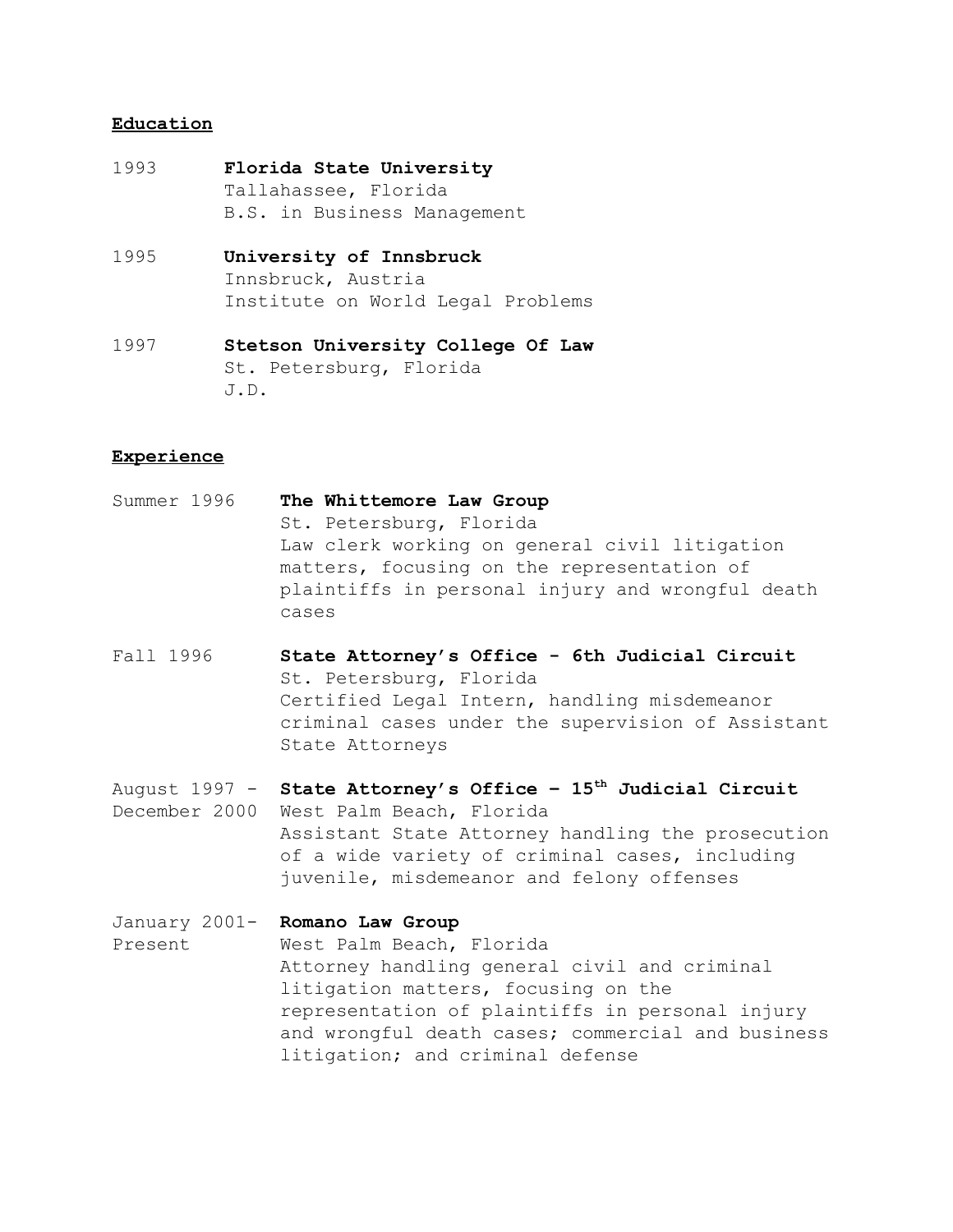### **Bar Admissions and Certifications**

- Florida Bar 1997
- U.S. District Court, Southern District of Florida 2002
- U.S. Supreme Court 2005
- $\bullet$  11<sup>th</sup> Circuit Court of Appeals 2007
- U.S. District Court, Middle District of Florida 2010

### **Certifications**

- Board Certified Criminal Trial Lawyer (Florida Bar) 2006
- Board Certified in Criminal Trial Advocacy (National Board of Trial Advocacy) - 2013

### **Awards, Honors and Recognitions**

- AV rated by Martindale-Hubbell since 2003
- Best Lawyers since 2013
- Florida Super Lawyers since 2009
- Lawyer to Legacy Bronze Eagle Award Florida Justice Association – 2011
- Lawyer to Legacy Silver Eagle Award Florida Justice Association – 2013
- Professor McKinley Smiley Award Young Lawyers Section of the Florida Justice Association – 2013
- Million Dollar Advocates Forum since 2014
- Multi-Million Dollar Advocates Forum since 2014
- Nation's Top One Percent, National Association of Distinguished Counsel – 2015, 2016
- McKinley Smiley Lighthouse Award Southern Trial Lawyers Association – 2016

### **Memberships and Professional Associations**

- American Association for Justice, since 2001
- Southern Trial Lawyers Association, since 2001 (President 2009-2010)
- Florida Justice Association, since 2001 (Board of Directors 2005-2016; Executive Committee 2015-2017; Secretary 2017-2018; Treasurer 2018-2019; President-Elect 2019-present)
- Palm Beach County Justice Association, since 2001 (Board of Directors 2005-2007)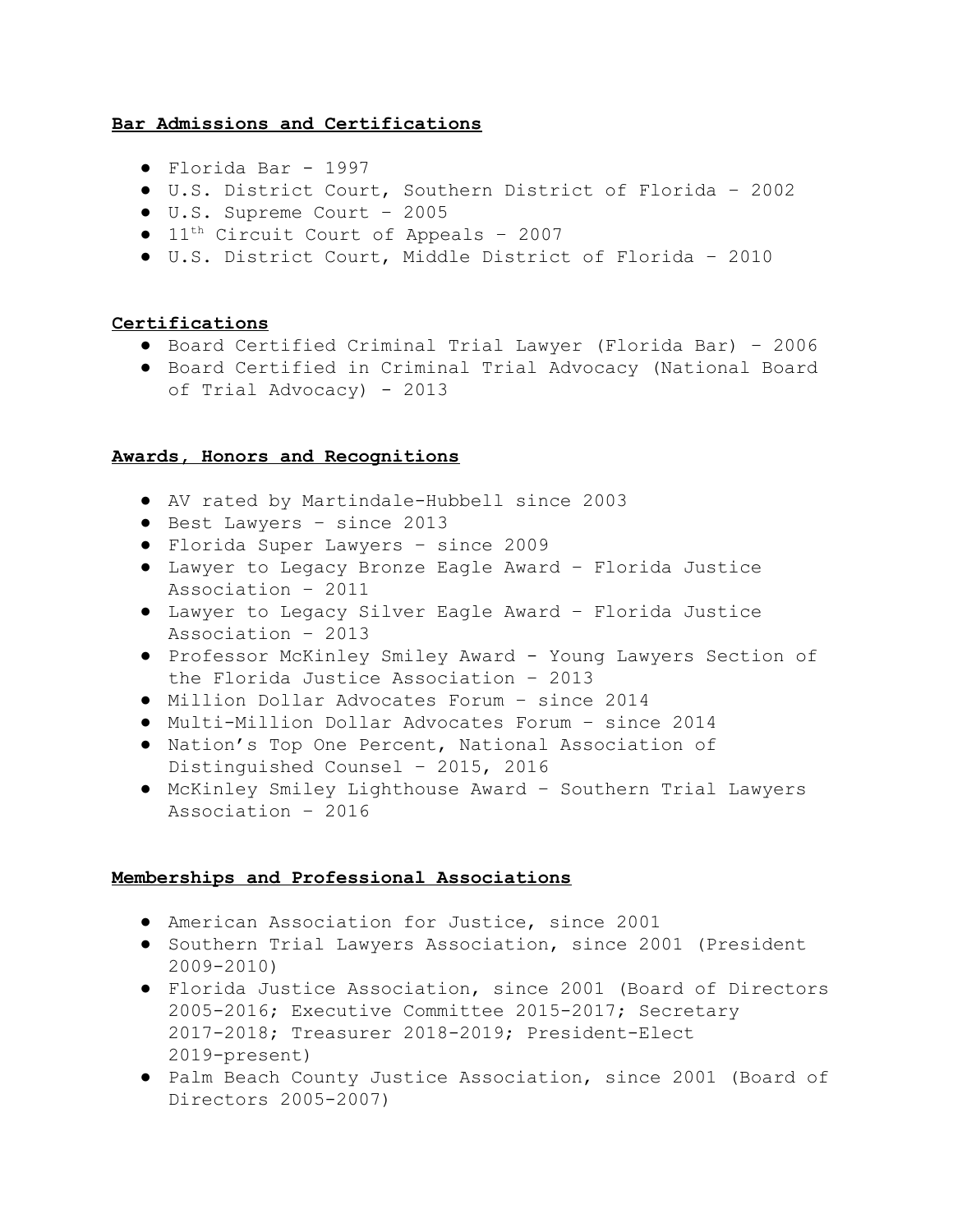- National Association of Criminal Defense Lawyers (Life Member since 2001)
- Florida Association of Criminal Defense Lawyers (Life Member)
- Melvin Belli Society, since 2006 (Board of Directors 2009-2014; Parliamentarian 2014-2015; Treasurer 2015-2016; Secretary 2016-2017; President-Elect 2017-2018; President 2018-2019)
- The National Trial Lawyers, since 2009 (Executive Committee Member)
- Palm Beach County Association of Criminal Defense Lawyers, since 2001
- Palm Beach County Bar Association, since 1997

#### **Lectures/Presentations**

*"The Trial Notebook Without Reinventing the Wheel"* Florida Justice Association 2001 Fall Convention Civil Litigation for Paralegals and Legal Assistants Orlando, Florida, October 19, 2001

*"Debunking Defense Experts"* (Moderator) Florida Justice Association 2002 Workhorse Seminar Tampa, Florida, February 20, 2002

*"The Twelve Winning Steps of Discovery Enforcement Through Objections, Making and Defeating Motions to Compel, and Sanctions"* – Professional Education Systems Institute (PESI) Absolute Litigators Conference VII; Las Vegas, Nevada, April 8, 2002

*"Conducting the Thorough and Coordinated Pre-Trial Investigation" –* Professional Education Systems Institute (PESI) Absolute Criminal Litigators Conference I; Las Vegas, Nevada, April 8, 2002

"*The Investigation, Preparation and Handling of Sexual Offense Cases"* – Paralegal Association of Florida, Palm Beach County Chapter Dinner Meeting; West Palm Beach, Florida, May 8, 2002

"*The Criminal Justice System: A View From Both Sides"* – Florida Atlantic University, Criminal Justice class; Jupiter, Florida, July 18, 2002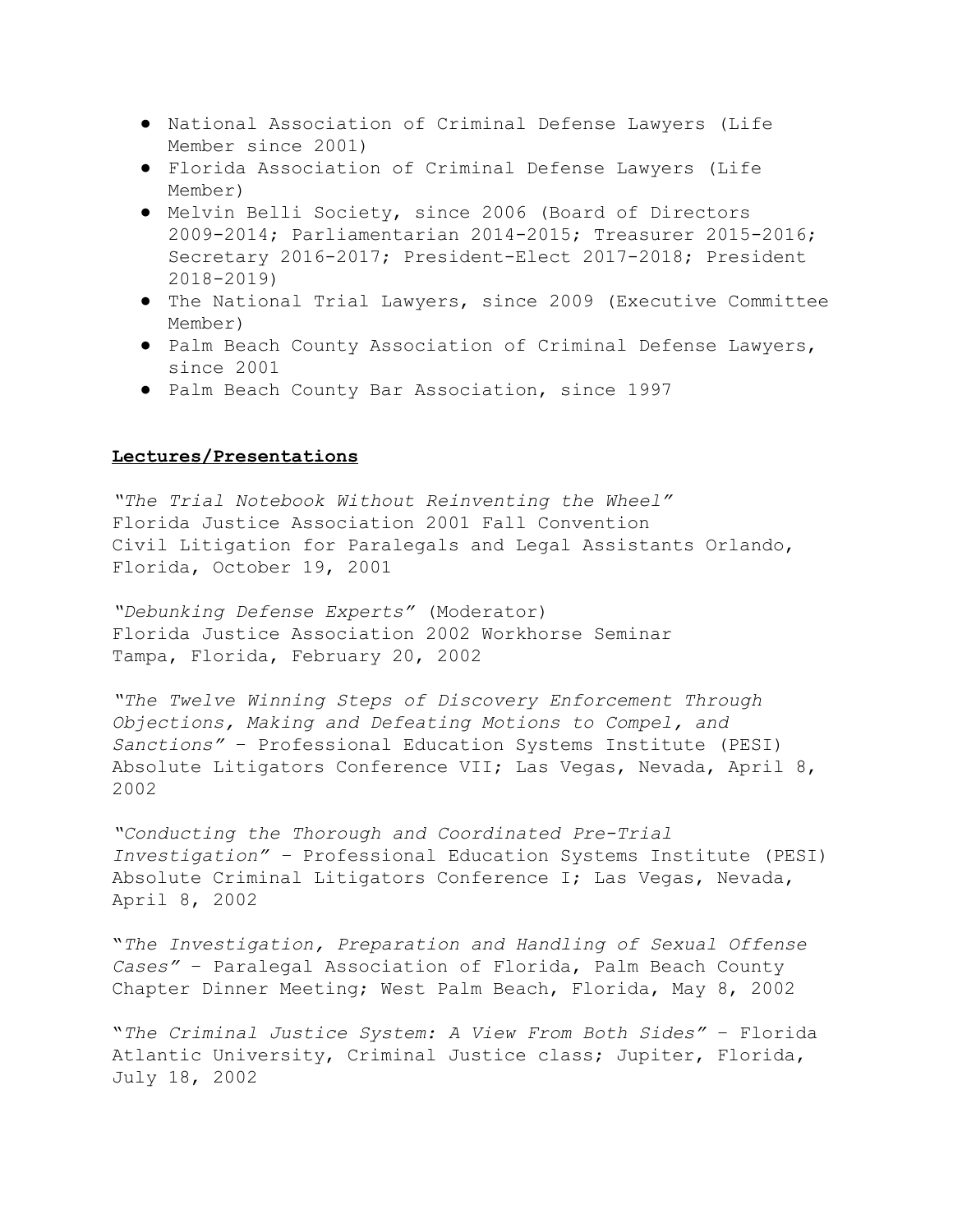"*A Criminal Law Panel: A View From All Sides"* (Moderator) – Paralegal Association of Florida Annual Seminar; West Palm Beach, Florida, September 20, 2002

"*The Criminal Justice System: A View From Both Sides"* – Florida Atlantic University, Criminal Justice class; Port St. Lucie, Florida, October 22, 2002

"*Leadership and Persuasion in Advocacy"* – Stetson University College of Law, Advanced Civil Trial Skills class; St. Petersburg, Florida, October 28, 2002

"*Mastering the Trial Notebook in Florida*" – National Business Institute, Institute for Paralegal Education; West Palm Beach, Florida, February 14, 2003

"*Home Depot Justice: Providing Jurors With the Right Tools"* – Southern Trial Lawyers Association, Annual Convention; New Orleans, Louisiana, February 28, 2003

"*Drugs and Organized Crime*" – Florida Atlantic University, Criminal Justice class; Port St. Lucie, Florida, March 10, 2003

"*Essential Litigation Skills for Florida Paralegals*" – National Business Institute, Institute for Paralegal Education; West Palm Beach, Florida, July 11, 2003

*"The Trial Notebook Without Reinventing the Wheel"* – Florida Justice Association 2003 Fall Convention, Civil Litigation for Paralegals and Legal Assistants; Orlando, Florida, October 23, 2003

"*The Law and Procedure of Causation in Neck and Back Injury and Related Injury Cases"* – Florida Justice Association 2004 Workhorse Seminar; Orlando, Florida, January 29, 2004

"*The Automobile Injury Case for Paralegals in Florida"* – National Business Institute, Institute for Paralegal Education; West Palm Beach, Florida, February 13, 2004

"*Motions to Dismiss for Fraud*" - Southern Trial Lawyers Association, Annual Convention; New Orleans, Louisiana, February 21, 2004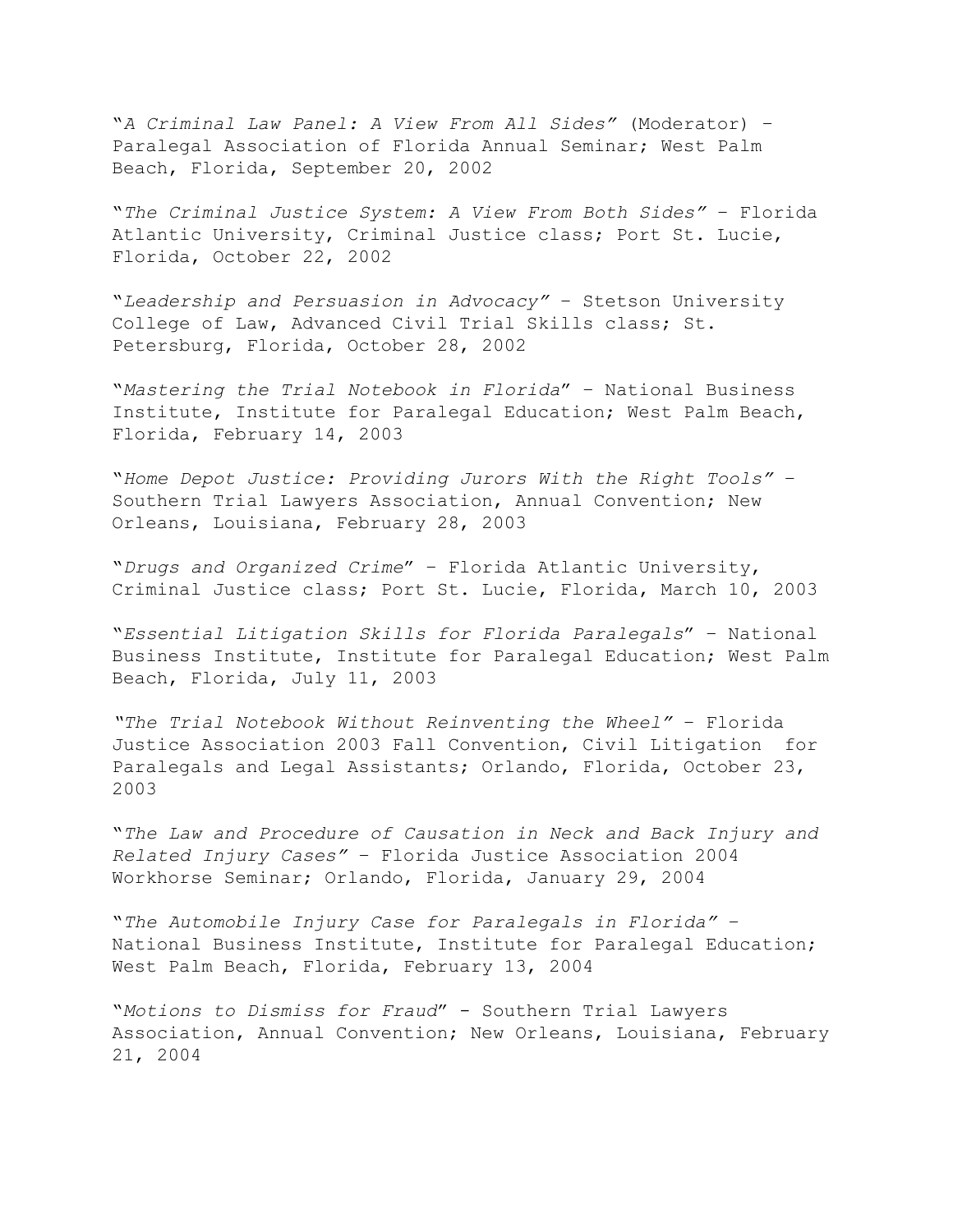"*Criminal Law Review for Paralegal Certification Examination"* - Paralegal Association of Florida, Palm Beach County Chapter; West Palm Beach, Florida, May 15, 2004

"*Essential Litigation Skills for Paralegals"* - National Business Institute, Institute for Paralegal Education; West Palm Beach, Florida, July 20, 2004

"*Advanced Personal Injury Practice in Florida*" – National Business Institute; West Palm Beach, Florida, December 17, 2004

"*Give 'em a Taste of Their Own Medicine: Making the Defense Medical Examiner your Witness*" – Southern Trial Lawyers Association, Annual Convention; New Orleans, Louisiana; February 3, 2005

*"Preventing and Defeating Motions to Dismiss for Fraud on the Court"* – Florida Justice Association, Workhorse Seminar; Orlando, Florida; February 18, 2005

"*The Automobile Injury Case for Paralegals in Florida"* – National Business Institute, Institute for Paralegal Education; West Palm Beach, Florida; March 23, 2005

"*Cross-Examination of the Defense Medical Expert*" – Palm Beach County Justice Association, Trauma for Trial Lawyers II Seminar; West Palm Beach, Florida; May 13, 2005

"*Strengthen Your Case Using Persuasive Writing Techniques"* – National Business Institute; West Palm Beach, Florida; May 20, 2005

"*Leadership and Passion in the Practice of Law*" – Stetson University College of Law, ATLA Student Chapter; St. Petersburg, Florida; September 6, 2005

"*Current Effects of the Collateral Source Statute – F.S. 768.76*" Florida Justice Association, Collateral Sources Seminar; Ft. Lauderdale, Florida; January 19, 2006

"*Effective Use of the Treating Doctor to Prove Your Client's Damages*" – Florida Justice Association, Workhorse Seminar; Orlando, Florida; February 10, 2006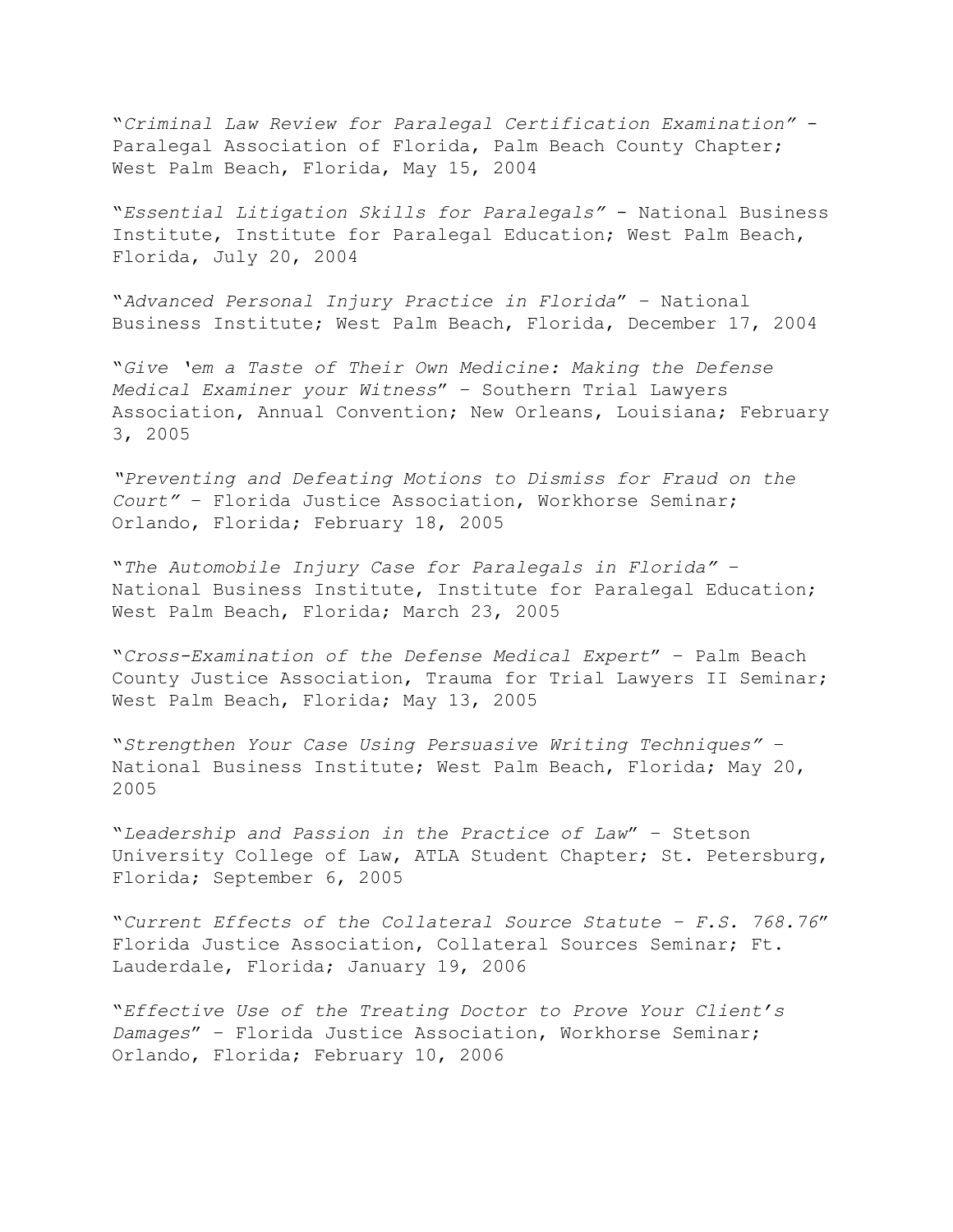*"Image is Everything" – Enhancing the Image and Public Perception of our Profession While Being Zealous and Ethical Advocates for our Clients"* – Southern Trial Lawyers Association Annual Convention; New Orleans, Louisiana; February 23-24, 2006

*"The Criminal Defense Trial Start to Finish"* – National Business Institute; West Palm Beach, Florida; March 31, 2006

*"A View from the Other Side"* (moderator) – Palm Beach County Justice Association; West Palm Beach, Florida; June 22, 2006

*"Opening Statement demonstration"; "Direct Examination of a Lay Witness" lecture and demonstration* - Florida Justice Association, Al J. Cone Trial Advocacy Institute; Orlando, Florida; August 25, 2006

*"Leadership and Passion in the Practice of Law"*; Stetson University College of Law, ATLA Student Chapter; St. Petersburg, Florida; November 7, 2006

"*How to Make Every Deposition a Winner";* South Carolina Trial Lawyers Association, Auto Torts Seminar; Atlanta, Georgia; December 1, 2006

"*Avoiding and Defeating Motions to Dismiss for Fraud*"; Florida Justice Association, Ski CLE Seminar; Snowmass, Colorado; December 15, 2006

"*Defeating Summary Judgment in Deposition";* Southern Trial Lawyers Association, Annual Convention; New Orleans, Louisiana; February 16, 2007

"*Proof and Argument of Damages*" – moderator; Florida Justice Association, Workhorse Seminar; Orlando, Florida; February 23, 2007

"*Discovering the Truth About Defense Experts*" – Florida Justice Association, Auto Negligence Seminar; West Palm Beach, Florida; May 17, 2007

*"Use of Technology in the Courtroom"* – Florida Justice Association, Civil Litigation for Paralegals and Legal Assistants; West Palm Beach, Florida; June 14, 2007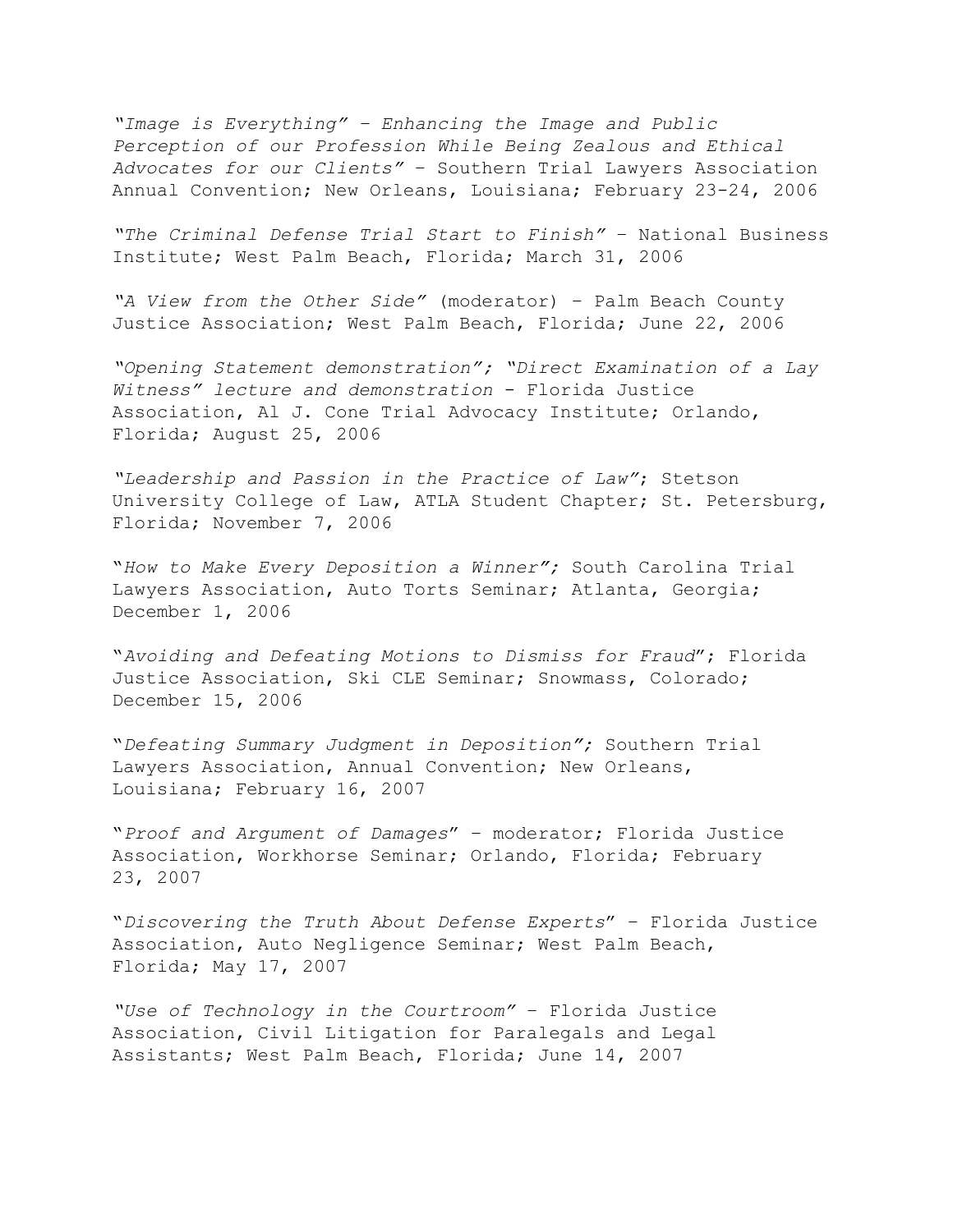"*To Ski or Not to Ski: Enforceability of Pre-Injury Liability Waivers and Releases"* – Florida Justice Association, Ski CLE Seminar; Beaver Creek, Colorado; December 16, 2007

"*A People's Practice"* – moderator – Southern Trial Lawyers Association Annual Convention; New Orleans, Louisiana; January 31, 2008

"*The X's and O's from the Criminal Law Pros*" – Co-Chair; Association of Trial Lawyers of America – New Jersey, Boardwalk Seminar; Atlantic City, New Jersey; May 1-2, 2008

"*The Paralegal's Role in the Criminal Defense Trial*" – National Business Institute, Institute for Paralegal Education; National webcast; June 18, 2008

*"Getting to Green – Make it Happen in Your Organization"* – Best Practices 2008, sponsored by Palm Beach County Clerk of Court; West Palm Beach, Florida; October 22, 2008

*"Rules of Evidence"* – Lorman Education Services; West Palm Beach, Florida; October 24, 2008

"*Learn to Speak Latin – Using Res Ipsa Loquitur to Win Your Case"* – Florida Justice Association Winter Ski Seminar; Beaver Creek, Colorado; December 16, 2008

"*Preparation of a Powerful Trial Notebook*" – National Business Institute, Institute for Paralegal Education; West Palm Beach, Florida; January 27, 2009

"*Risky Business: Defeating Pre-Injury Liability Waivers"* – Southern Trial Lawyers Association Annual Convention; New Orleans, Louisiana; February 19, 2009

"*Not Until You Pry it from My Cold Dead Hands: Combating Forfeiture"* – 360 Advocacy Institute Criminal Defense Summit; Las Vegas, Nevada; March 16, 2009

"*Not Until You Pry it from My Cold Dead Hands: Combating Forfeiture"* – New Jersey Association for Justice Boardwalk Seminar; Atlantic City, New Jersey; April 24, 2009

"*Risky Business: Enforceability of Pre-Injury Liability Releases/Waivers"* – InjuryBoard Conference; St. Petersburg, Florida; June 4, 2009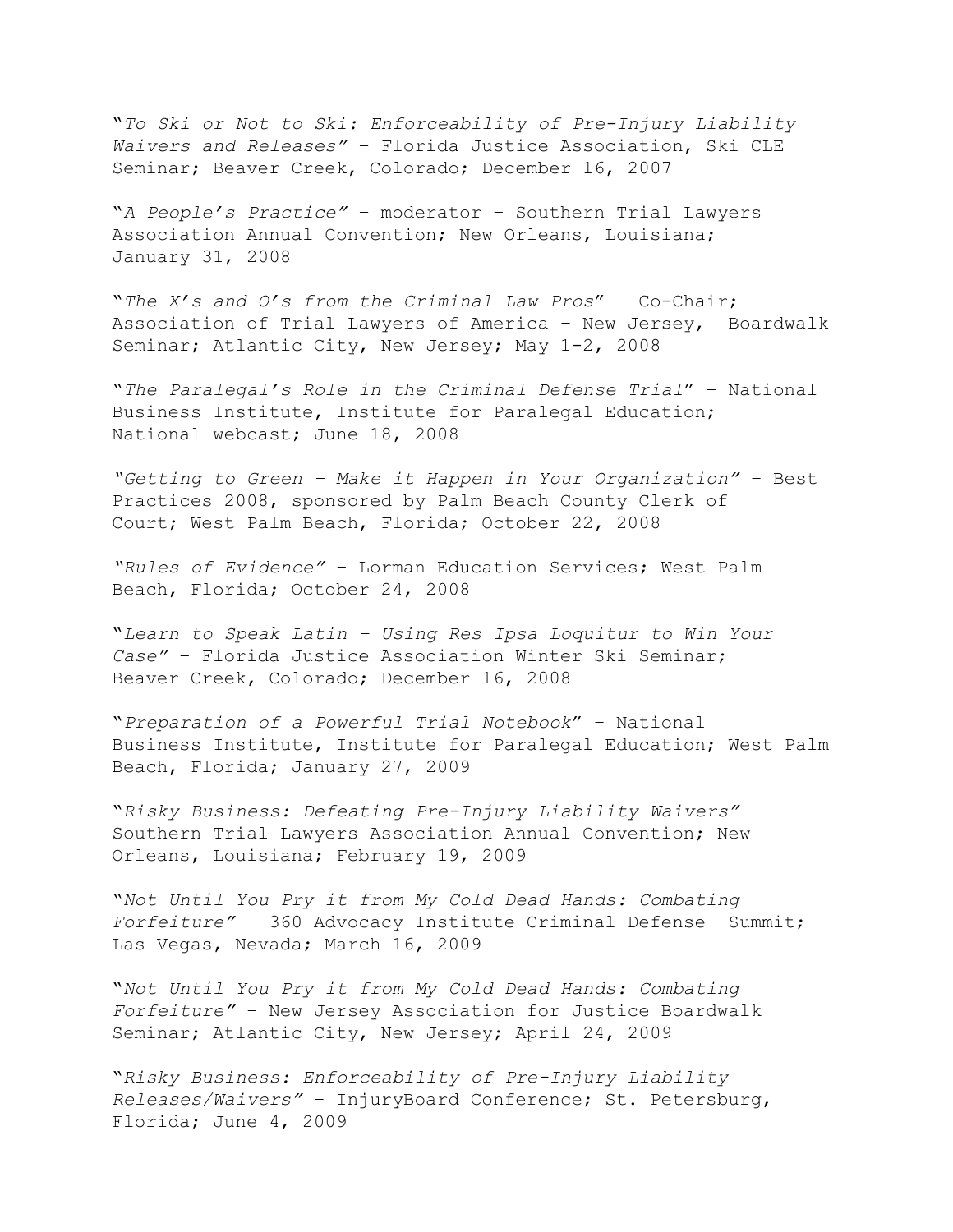"*Getting the Most Out of Your Evidence"* – National Business Institute; West Palm Beach, Florida; September 29, 2009

"*Snow, Skis and Spoliation: A Primer on Preservation of Evidence"* – Florida Justice Association Winter Ski Seminar; Vail, Colorado; December 16, 2009

"*Do My Eyes Deceive Me? Understanding Eyewitness Misidentification"* – 360 Advocacy Criminal Defense Summit; Las Vegas, Nevada; April 9, 2010

*"Debunking the Trucking Companies' 'White Hat' Defenses"* – Association of Plaintiff Interstate Trucking Lawyers of America national webcast; April 20, 2010

*"The X's and O's From the Criminal Law Pros"* (Moderator) – New Jersey Association of Justice Boardwalk Seminar; Atlantic City, New Jersey; April 22, 2010

"*Legal Ethics for Everyday Practice"* – National Business Institute; Eau Claire, Wisconsin; August 4, 2010

"*Legal Ethics of Attracting Clients"* – National Business Institute; Eau Claire, Wisconsin; August 4, 2010

"*Anatomy & Physiology 101 for Attorneys"* – National Business Institute; Eau Claire, Wisconsin; November 11, 2010

*"Shoot for Thrill or Shoot to Kill?: A Primer on Gun Rights and Self-Defense in Florida"* – Delray Beach Police Benevolent Association; Delray Beach, Florida; January 6, 2011

"*The Blink Principle: Understanding How Jurors Form Immediate and Lasting Impressions"* – Florida Justice Association Workhorse Seminar; Orlando, Florida; February 24, 2011

*"Jury Selection Challenges and Strikes – The Law and Procedure of Voir Dire"* - Florida Justice Association Workhorse Seminar; Orlando, Florida; February 24, 2011

"*Communicating Effectively with Conservative Jurors*" – New Jersey Association for Justice Boardwalk Seminar; Atlantic City, New Jersey; April 14, 2011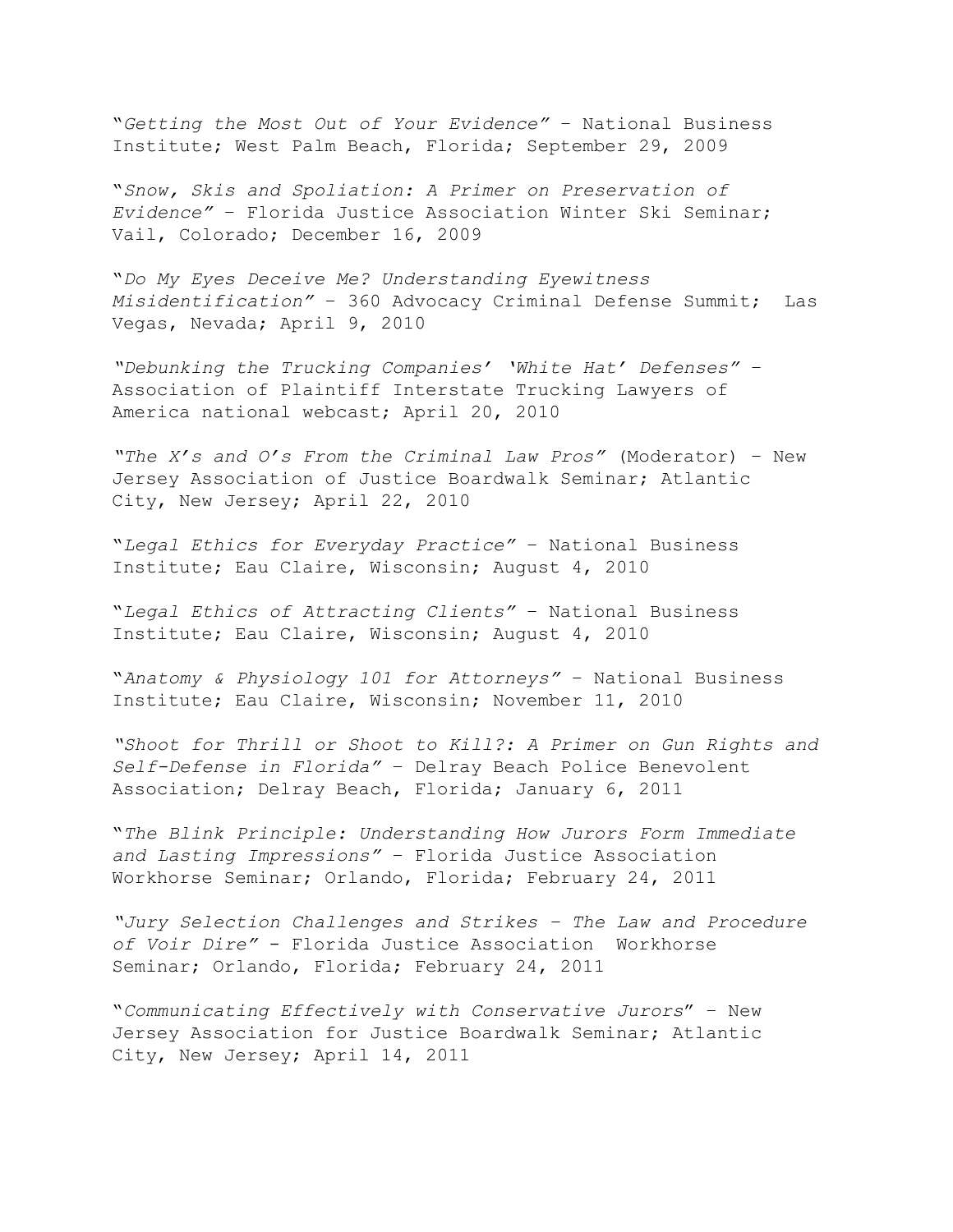"*The Blink Principle in Voir Dire*" – New Jersey Association for Justice Boardwalk Seminar; Atlantic City, New Jersey; April 15, 2011 (Criminal Law Section, co-chair)

"*Effective Use of Two-Person Trial Team*" – New Jersey Association for Justice Boardwalk Seminar; Atlantic City, New Jersey; April 15, 2011

*"Shoot for Thrill or Shoot to Kill?: A Primer on Gun Rights and Self-Defense in Florida"* – Sportsmen's Gun Club; Delray Beach, Florida; April 27, 2011

"*Direct Examination of Plaintiff's Accident Reconstruction Expert in a Trucking Case*" (mock trial presentation) – Georgia Trial Lawyers Association Annual Convention; Atlanta, Georgia; May 6, 2011

"*Opening Statement, Direct Examination of Lay Witness, Direct Examination of Expert Witness, Closing Argument demonstrations"* – Florida Justice Association Trial Advocacy Institute; Tampa, Florida; August 25-27, 2011

*"Debunking the Trucking Company's White-Hat Defenses"* – Association of Plaintiff's Interstate Trucking Lawyers of America National Interstate Trucking Summit; St. Louis, Missouri; September 16, 2011

*"Black Hat Plaintiff's Tactics: What Not to do When Representing a Plaintiff in a Trucking Case"* – Association of Plaintiff's Interstate Trucking Lawyers of America National Interstate Trucking Summit; St. Louis, Missouri; September 16, 2011

"*Criminal Law Overview"* – Palm Beach Atlantic College Business Law Class; West Palm Beach, Florida; October 5, 2011

"*The Blink Principle: Understanding How Jurors Form Immediate and Lasting Impressions"* – Southern Trial Lawyers Association Fall Conference; Key West, Florida; October 14, 2011

"*Tips, Techniques and Tactics"* (moderator) – Southern Trial Lawyers Association Annual Convention; New Orleans, Louisiana; February 16, 2012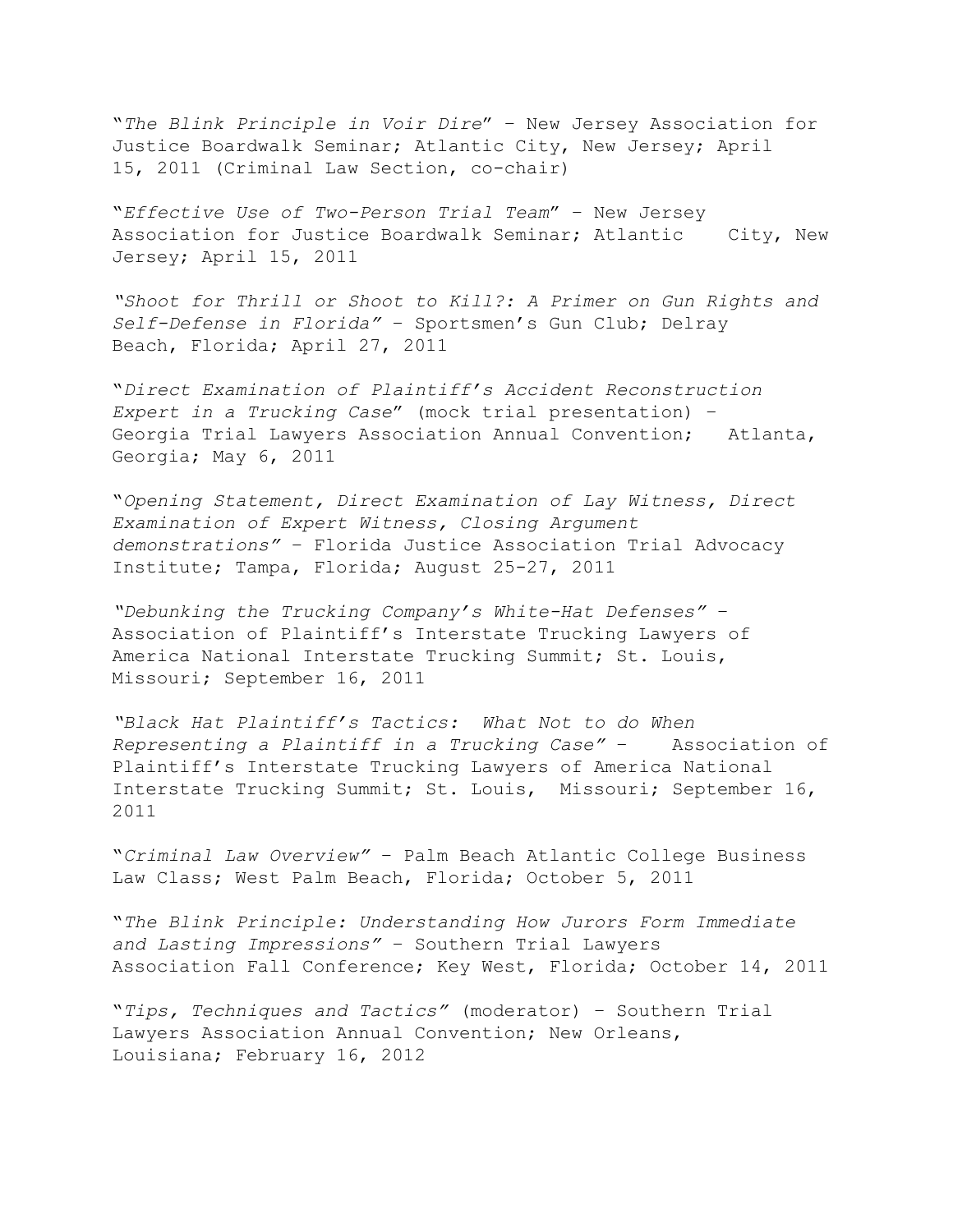"*Connecting with Jurors*" – New Jersey Association for Justice Boardwalk Seminar; Atlantic City, New Jersey; April 26, 2012

"*Anatomy & Physiology 101 for Attorneys"* – National Business Institute; Ft. Lauderdale, Florida; September 12, 2012

*"Shoot for Thrill or Shoot to Kill?: A Primer on Gun Rights and Self-Defense in Florida"* – Whisper Walk Gun Club; Boca Raton, Florida; December 4, 2012

"*Understanding How Jurors Think"* – Southern Trial Lawyers Association Annual Convention; New Orleans, Louisiana; February 8, 2013

*"Persuasive Cross-Examination"* – Florida Justice Association; Al J. Cone Trial Advocacy Institute; Orlando, Florida; August 9, 2013

*"Avoiding the Avalanche: Preventing and Defeating Motions to Dismiss for Fraud on the Court"* – Florida Justice Association Masters of Justice Seminar; Coral Gables, Florida; September 18, 2013

*"Avoiding the Avalanche: Preventing and Defeating Motions to Dismiss for Fraud on the Court"* – Lee County Bar Association Torts Section Dinner Seminar; Fort Myers, Florida; September 24, 2013

"*Winning the Triple Crown at Trial: Visual Strategies for Trial Lawyers" –* Virginia Trial Lawyers Association October Advocacy Seminar; Roanoke, Virginia; October 17, 2013.

"*Winning the Triple Crown at Trial: Visual Strategies for Trial Lawyers" –* Virginia Trial Lawyers Association October Advocacy Seminar; Fairfax, Virginia; October 29, 2013

"*Winning the Triple Crown at Trial: Visual Strategies for Trial Lawyers" –* Virginia Trial Lawyers Association October Advocacy Seminar; Norfolk, Virginia; October 31, 2013

*"Criminal Defense: From the Trenches"* (moderator) – The National Trial Lawyers Trial Lawyers Summit; Miami Beach, Florida; January 20, 2014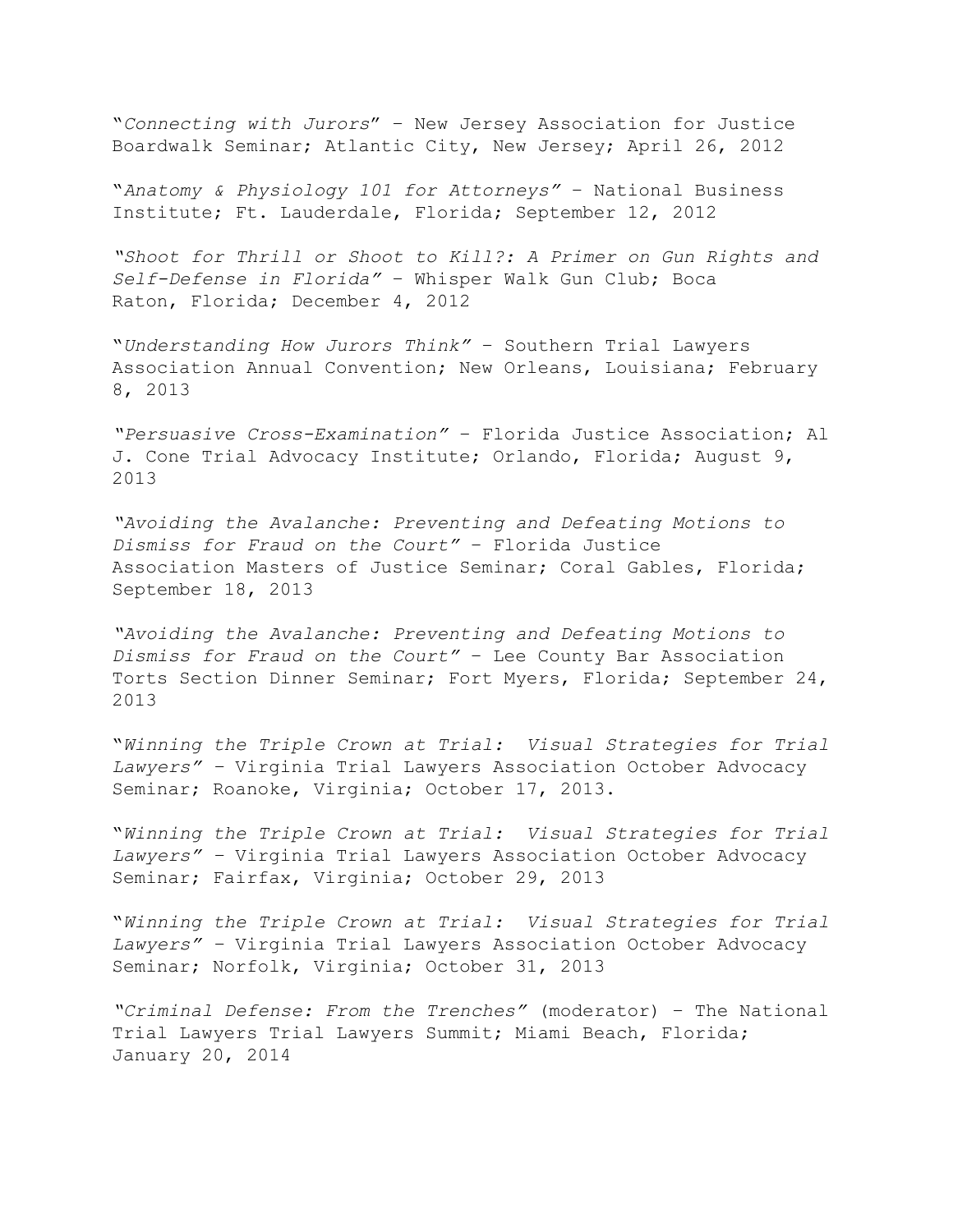*"Criminal Defense: Tricks of the Prosecution"* (moderator) – The National Trial Lawyers Trial Lawyers Summit; Miami Beach, Florida; January 21, 2014

*"Cross-Ups in Cross Examination in Big Rig Trucking Jury Trials"* - The National Trial Lawyers Trial Lawyers Summit; Miami Beach, Florida; January 22, 2014

Florida Justice Association Workhorse Seminar (moderator) – Orlando, Florida; February 18-21, 2014

"*Magnetic Persuasion: Connecting with Jurors in Closing Argument*" – Southern Trial Lawyers Association Annual Convention; New Orleans, Louisiana; March 1, 2014

"*The Blink Principle: Understanding How Jurors Think*" – Florida Justice Association Ski Seminar; Park City, Utah; March 21, 2014

"*When Paradise Becomes Hell: Proving Loss of Consortium Claims*" – New Jersey Association for Justice Boardwalk Seminar; Atlantic City, New Jersey; May 1, 2014

"*Taking Effective Depositions*" – New Jersey Association for Justice Boardwalk Seminar; Atlantic City, New Jersey; May 1, 2014

"*Proving Pain in Personal Injury Cases*" - New Jersey Association for Justice Boardwalk Seminar; Atlantic City, New Jersey; May 2, 2014

"*The Snowflake Principle: No Two Jurors Are Alike*" – Florida Justice Association Ski Seminar; Park City, Utah; March 21, 2014

*"Scouting Reports – Understanding How Jurors Think"* – Connectionology Seminars; Dallas, Texas; August 28, 2014

"*The Snowflake Principle: No Two Jurors Are Alike*" – Florida Justice Association Ski Seminar; Park City, Utah; March 21, 2015

*"Persuasive Opening Statement"*, Opening Statement Demonstration, and Cross-Examination of Expert Demonstration – Florida Justice Association; Al J. Cone Trial Advocacy Institute; Orlando, Florida; August 6-8, 2015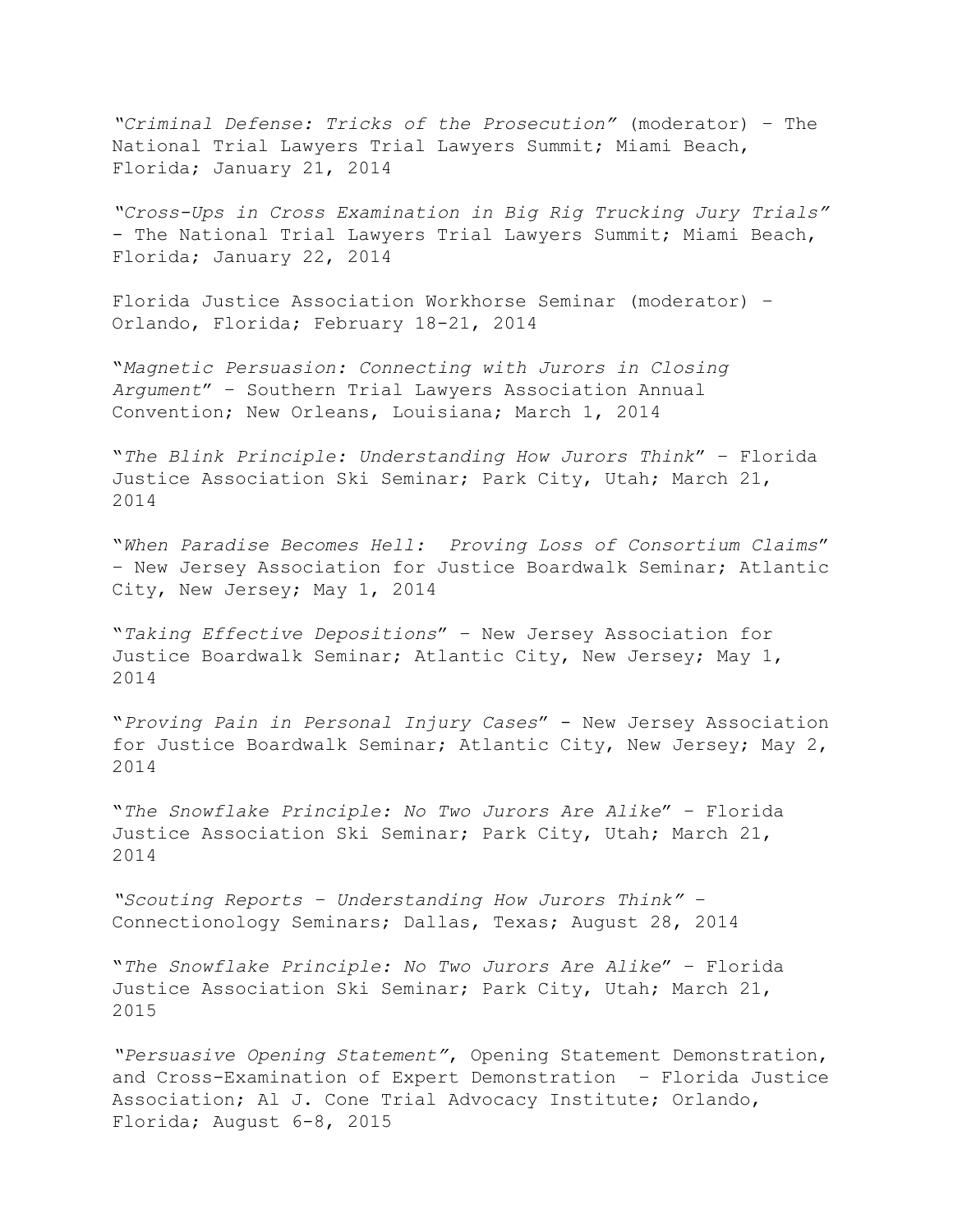*"Defeating Liability Waivers in Personal Injury Cases: Substantive and Procedural Strategies"* – Strafford National Webinar; August 27, 2015

*"Alternative Roads to Recovery: Punitive Damages and Piercing the Corporate Veil in Trucking Cases"* – Florida Justice Association Hell on the Highways Seminar; December 4, 2015; St. Augustine, Florida

*"Magic: Lessons Learned in the Courtroom" (moderator)* – Southern Trial Lawyers Association Annual Convention; New Orleans, Louisiana; February 6, 2016

*"The Power of Persuasion: Understanding How Jurors Think"* – National Trial Lawyers, Trial Lawyers Summit; Miami Beach, Florida; February 9, 2016

*"The Psychology, Mindset and Focus of Handling Your First Trial" -* Florida Justice Association, Workhorse Seminar; Orlando, Florida; March 28, 2016

"*Advanced Defendant Depositions – Beyond the Basics*" – 360 Advocacy, Auto Crash Litigation 3.1; Las Vegas, Nevada; April 4, 2016

*"Direct Examination of Expert Witnesses"* – New Jersey Association for Justice, Boardwalk Seminar; Atlantic City, New Jersey, April 6, 2016

*"The Art and Science of Communicating with Jurors"* - South Dakota Trial Lawyers Association Annual Seminar; Deadwood, South Dakota, May 12-13, 2016

*"2026 and Beyond: 10 Ways Your Practice Will (or Must) Change in the Next 10 Years"* - Chicago Bar Association; Chicago, Illinois, May 25, 2016

*"Self-Defense and Use of Force in Florida*" - Christ Fellowship Church; Palm Beach Gardens, Florida, September 27, 2016

"*The 12th Man - Engaging the Fans: Understanding How Jurors Think"* - National Trial Lawyers, Trial Lawyers Summit; Miami Beach, Florida; February 7, 2017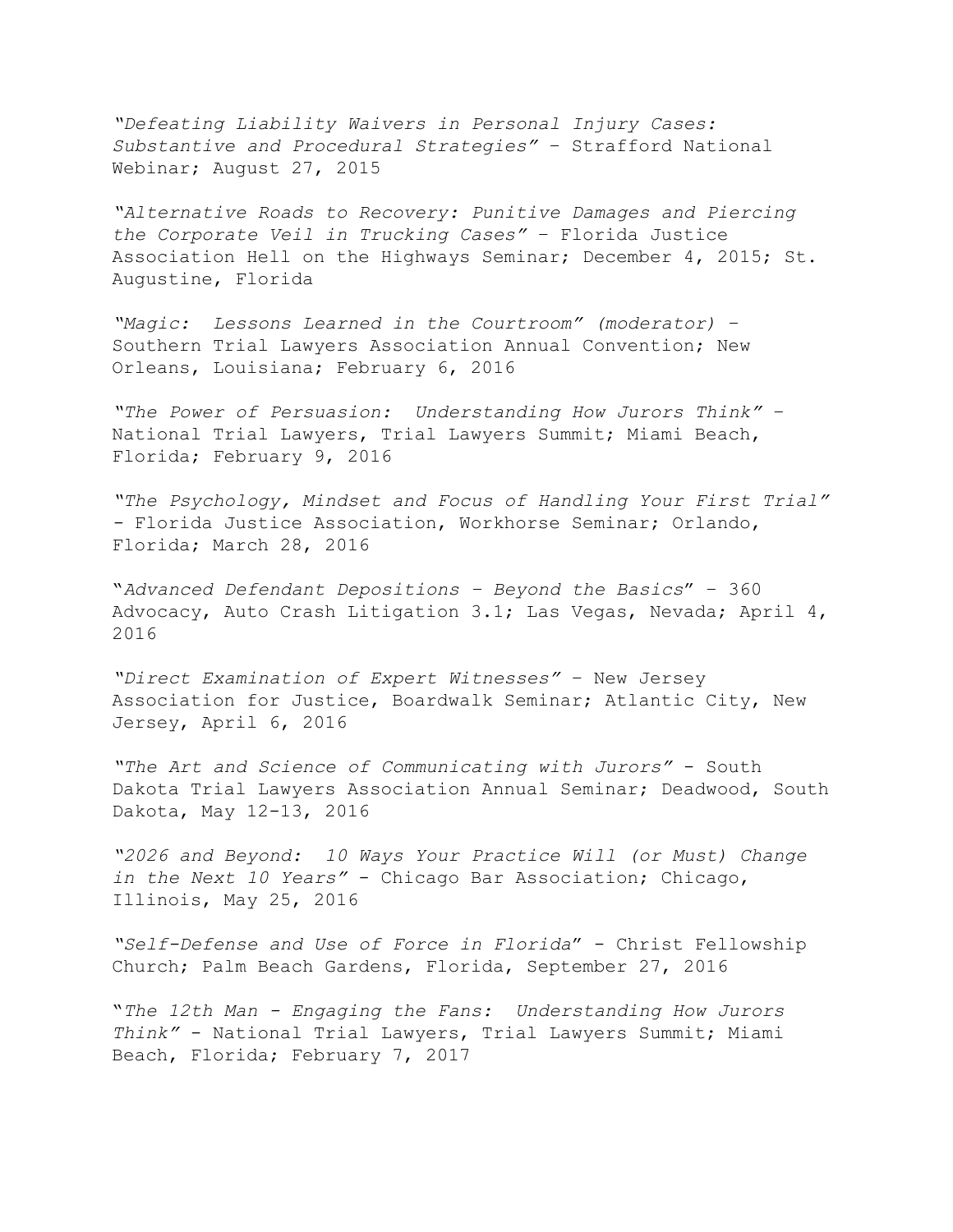"*The 7 Deadly Sins of Dealing with Experts"* - National Trial Lawyers, Trial Lawyers Summit; Miami Beach, Florida; February 8, 2017

"*The Mindset the Psyche of Trying Your First Case"* - Florida Justice Association Workhorse Seminar; Orlando, Florida; February 28, 2017

"*Joint Venture Liability" -* Belli Society Annual Seminar - Boston, Massachusetts; July 21, 2017

*"The Law and Procedure of Voir Dire in Florida"* - Florida Justice Association Christian D. Searcy Voir Dire Institute; Orlando, Florida; August 2, 2017

*"Self-Defense and Use of Force in Florida*" - Christ Fellowship Church; Palm Beach Gardens, Florida, November 14, 2017

*"The Parent Trap - Changing Lives by Changing the Law"* Belli Society Annual Seminar; Denver, Colorado; July 6, 2018

*"Voir Dire in a #MeToo World"* American Association for Justice Annual Convention - Section on Civil Rights, Police Misconduct and Criminal Law; Denver, Colorado; July 9, 2018

*"Preparing for Voir Dire"* Florida Justice Association Al J. Cone Trial Advocacy Institute; Orlando, Florida; August 28, 2018

*"Virtue(al) Reality - Connecting with Jurors in a Selfie World"* Arkansas Trial Lawyers Association Tent Revival Seminar; Fayetteville, Arkansas; November 15, 2018

"*Virtue(al) Reality: Connecting with Jurors in a Selfie World"* - American Association for Justice Annual Convention - San Diego, California; July 29, 2019

*"2030 and Beyond: 10 Ways Your Practice Will Change in the Next 10 Years"* - Arkansas Trial Lawyers Association Annual Meeting; Branson, Missouri; December 6, 2019.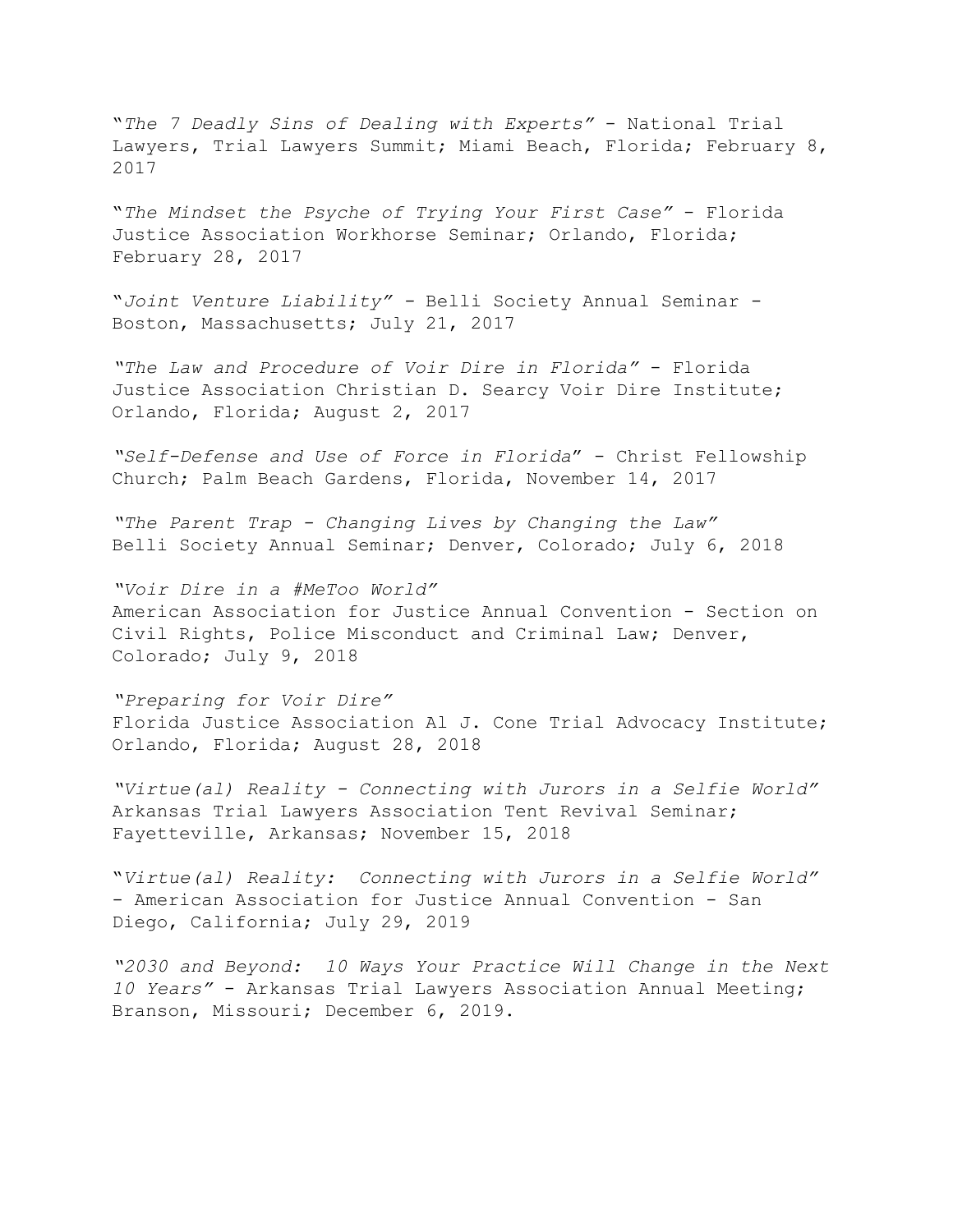#### **Publications**

"*Trial Toolbox™"* legal outline series; published by Trial Toolbox Publishing Co. and Romano Law Group:

Florida:

Bifurcation Bills of Discovery Daubert Demonstrative Evidence Depositions Firearms & Weapons Forfeiture Motions to Dismiss for Fraud Opening Statement Pre-Injury Liability Waivers Requests for Admissions Res Ipsa Loquitor Self-Defense Spoliation of Evidence Voir Dire – Sample Questions Voir Dire – The Law

Federal/Multistate:

Daubert Forfeiture Pre-Injury Liability Waivers Punitive Damages Voir Dire – The Law

"*The Deposition Field Manual*" (co-author); published by Professional Education Systems, Inc., 2002

"*Kick-Ass Closings"* (contributor); published by Michael Waddington, 2018

"*The Essence of Pain, Suffering and Anguish in Proof and Argument of Damages/Restitution*" (co-author); The Trial Lawyer; published by The National Trial Lawyers, Spring 2011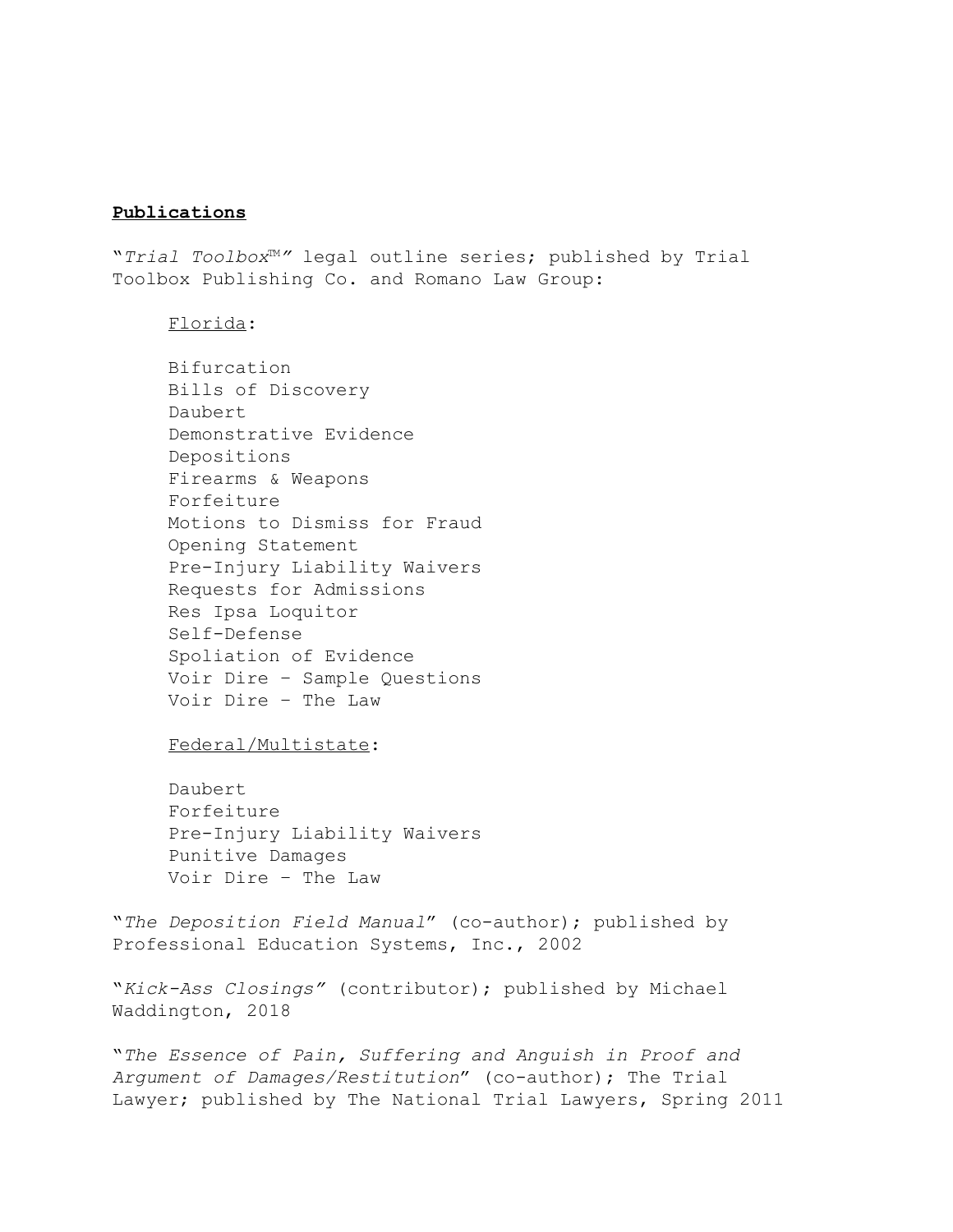*"Pursuing a Private Defense Practice"* – chapter written for book titled *Transitioning from Prosecutor to Defense Attorney*; published by Aspatore Books, 2012

"*You Can't Hide Your Lyin' Eyes (or Can You?)"* – The Trial Lawyer; published by The National Trial Lawyers, Spring 2014

"*Anatomy of a Personal Injury Lawsuit*" – (contributing author of "Trial Lawyer's Creed"); published by Trial Guides, LLC, 2015

"*You Can't Hide Your Lyin' Eyes (or Can You?)"* – Criminal Law Section Newsletter; published by The American Association for Justice Criminal Law Section; Winter 2017

"*Prosecution for Profit*" - Criminal Law Section Newsletter; published by The American Association for Justice Criminal Law Section; Winter 2019

#### **Reported Cases**

Nodurft v. Servico Centre Associates, Ltd., 884 So.2d 395  $($ Fla. 4<sup>th</sup> DCA 2004)

Benda v. Catholic Diocese of Salt Lake City, 2016 UT 37 (Utah 2016)

#### **Professional Association Activities and Positions**

- 2000 Co-coordinator for national finals of Association of Trial Lawyers of America (ATLA) Student Trial Advocacy Competition
- 2001-2004 Volunteer attorney with Trial Lawyers Care (TLC), representing victims of the 9/11 terrorist attacks
- 2002-2015 Board of Governors Southern Trial Lawyers Association (STLA)
- 2004-2005 Co-coordinator for national finals of Association of Trial Lawyers of America (ATLA) Student Trial Advocacy Competition
- 2004-2008 Association of Trial Lawyers of America (ATLA) Ambassador to Stetson University College of Law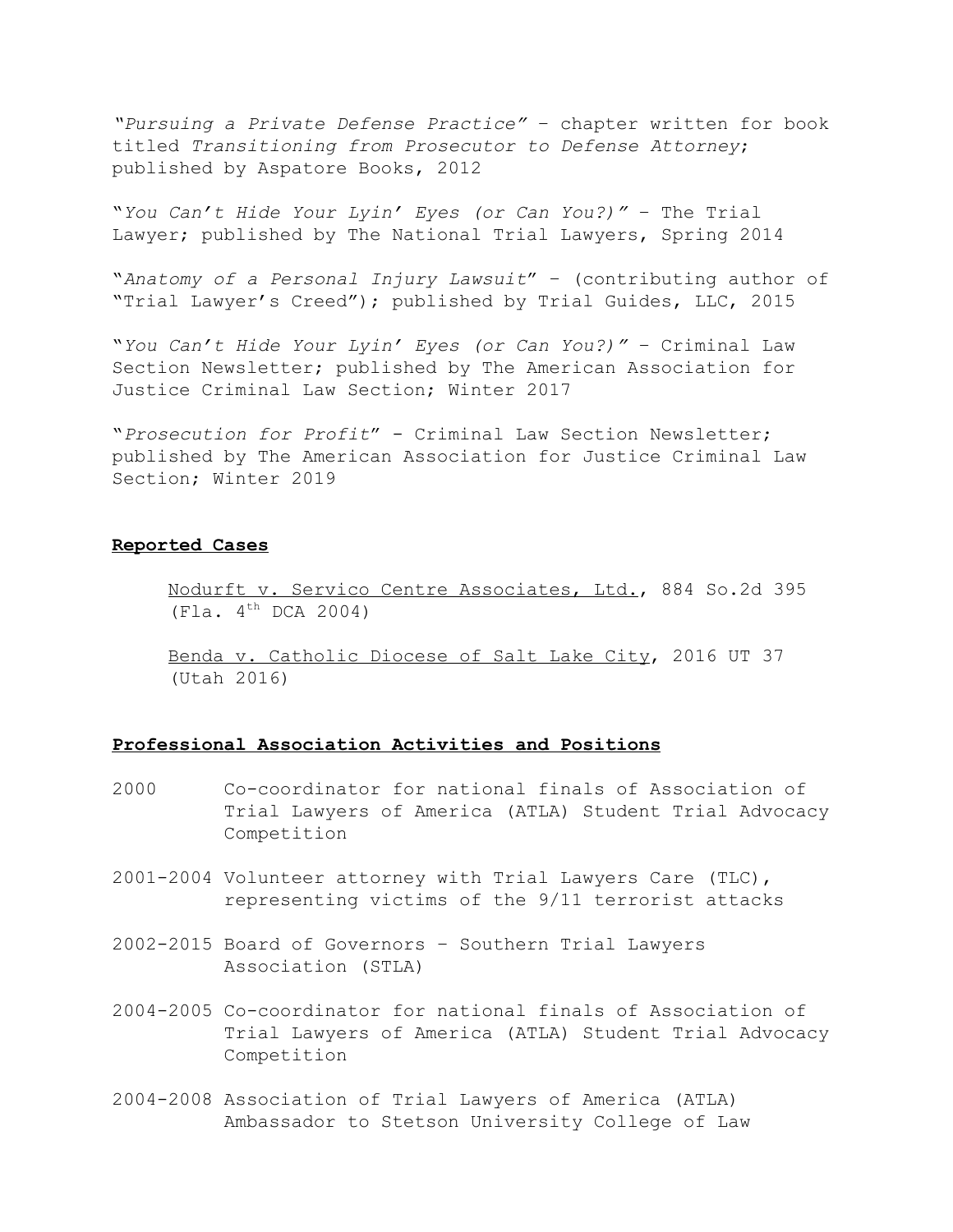- 2004-2005 Board of Directors, Young Lawyers Section Florida Justice Association
- 2005-2007 Board of Directors, Palm Beach County Justice Association
- 2005-2006 Parliamentarian, Southern Trial Lawyers Association
- 2005-2015 Board of Directors, Florida Justice Association
- 2006-2007 Secretary, Southern Trial Lawyers Association
- 2006-2015 American Association for Justice, Law Schools Committee
- 2006-2015 Melvin Belli Society (Board of Directors 2009-2011)
- 2007-2008 Treasurer, Southern Trial Lawyers Association
- 2007-2010 Florida Supreme Court Justice Teaching Program volunteer speaker
- 2007-2008 Palm Beach County Bar Association Bench-Bar Conference Committee
- 2008-2009 President-Elect, Southern Trial Lawyers Association
- 2009-2010 President, Southern Trial Lawyers Association
- 2014-2015 President, The Aletheia Institute
- 2014-2015 Parliamentarian, Melvin Belli Society
- 2015-2016 Treasurer, Melvin Belli Society
- 2016-2017 Secretary, Melvin Belli Society
- 2017-2018 President-Elect, Melvin Belli Society
- 2017-2018 Secretary, Florida Justice Association
- 2018-2019 Treasurer, Florida Justice Association
- 2018-2019 President, Melvin Belli Society